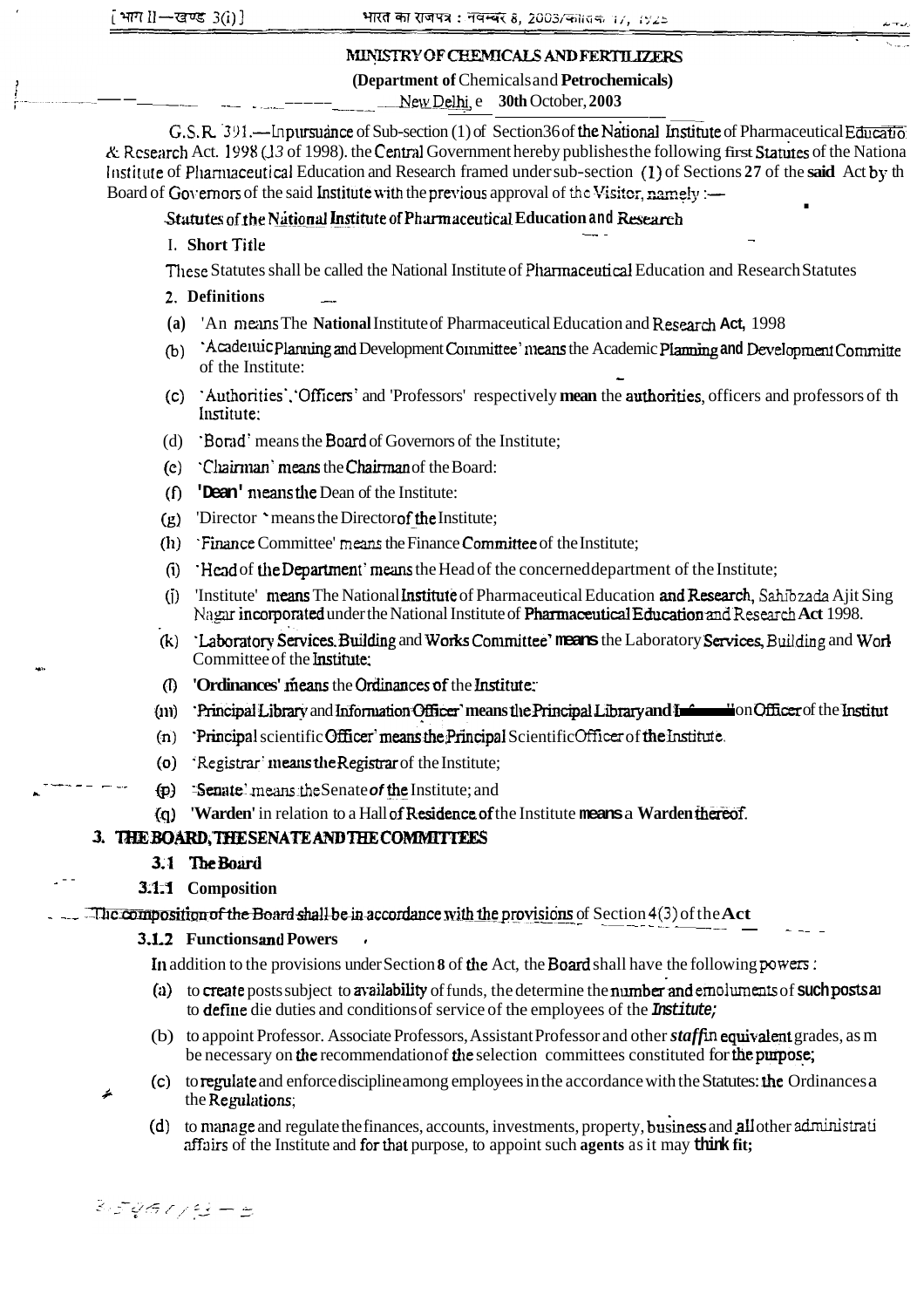- (c) to fix the limit of the recurring and the non-recurring expenditure for a year on the recommendations of the Finance Committee:
- subject to the provisions of the Act. to invest any money belonging to the Institute including any unapplied  $(f)$ income in any manner it thinks fit or in the purchase of immovable property in India;
- $(g)$  subject to the provisions of the Act to transferor accept transfers of any movable or immovable property on behalf of the institute:
- (h) to provide buildings, premises, furniture. apparatus and other means needed for carrying on the work of the Institute:  $\mathbf{r}$  $\mathbf{L}$
- (i) to enter into, vary, carry out and cancel contracts on behalf of the Institute;
- (j) to entertain, adjudicate upon'and if thought fit, to redress any grievances of the employees of the Institute;
- (k) to select a common seal for the Institute and provide for the custody and use of such seal;
- (f) to delegate any of its powers to the Chairman, the Director, the Dean, the Registrar or such other employee or authority of the Institute or to a committee appointed by it, as it may deem fit;  $\sim$
- ( $\pi$ ) to exercise such other  $^{powers}$  and perform such other duties as may be conferred or imposed on it by the Act, or the Statutes.

## 3.1.3 Meetings

- (a) The Board shall ordinarily meet three times during a calendar year.
	- (b) The meetings of the Board shall be convened by the Chairman either on his own initiative or at the request of the Director or on a requisition signed by not less than three members of the Board. A requisitioned meeting shall be a special meeting to discuss only those items of agenda for which the requisition is made. The requisitioned meeting shall be convened by the Chairman on a date and time convenient to him within fifteen days of receipt of requisition for such a meeting. y
	- (c) The requisite quorum for a Board meeting shall be  $1/3$ rd of the actual strength of the Board
	- (d) The registrar shall invite members of the Board for its meeting by giving not less than three weeks notice from the date of such meeting. The members shall attend the meeting in their official/personal capacities as the case may be. However, period of the notice may be reduced or waived with the prior consent of the Chairman, Director and three other members of the Board.
	- (e) The agenda shall be circulated by the Registrar to the members of the Board at least a week before the meeting. The Chairman may permit inclusion of any item for which due notice could not be given.
	- (f) The Board shall decide all issues by a majority of the votes of the members present including the Chairman. If the votes be equally divided, the Chairman shall have a casting vote.
	- (g) The Chairman, shall preside over meetings of the Board. The Director shall preside over meetings in the absence of the Chairman.

Provided that if the Chairman and the Director are absent and the issue to be considered is urgent and important. the members present shall elect one from amongst themselves to preside over the meeting to consider the particular issue.

- (h) The ruling of the Chairman in a meeting in regard to all questions of procedure shall be final.
- (i) If a member of the Board fails to attend three consecutive meetings without leave of absence from the Board he shall cease to be a member of the Board.
- (j) All orders and decisions of the Board shall be authenticated by the signature of the Registrar or any other person authorised by the Board in this behalf.
- (k) The minutes of the proceedings of a meeting of the Board shall be drawn up by the Registrar and circulated to all members of the Board present. The minutes along with amendments, if any, suggested shall be placed for confirmation at the next meeting of the Board. After the minutes are confirmed and signed by the Chairman of the Board, they shall be recorded in a minute book which shall be kept open for inspection of the members of the Board at all times during office hours.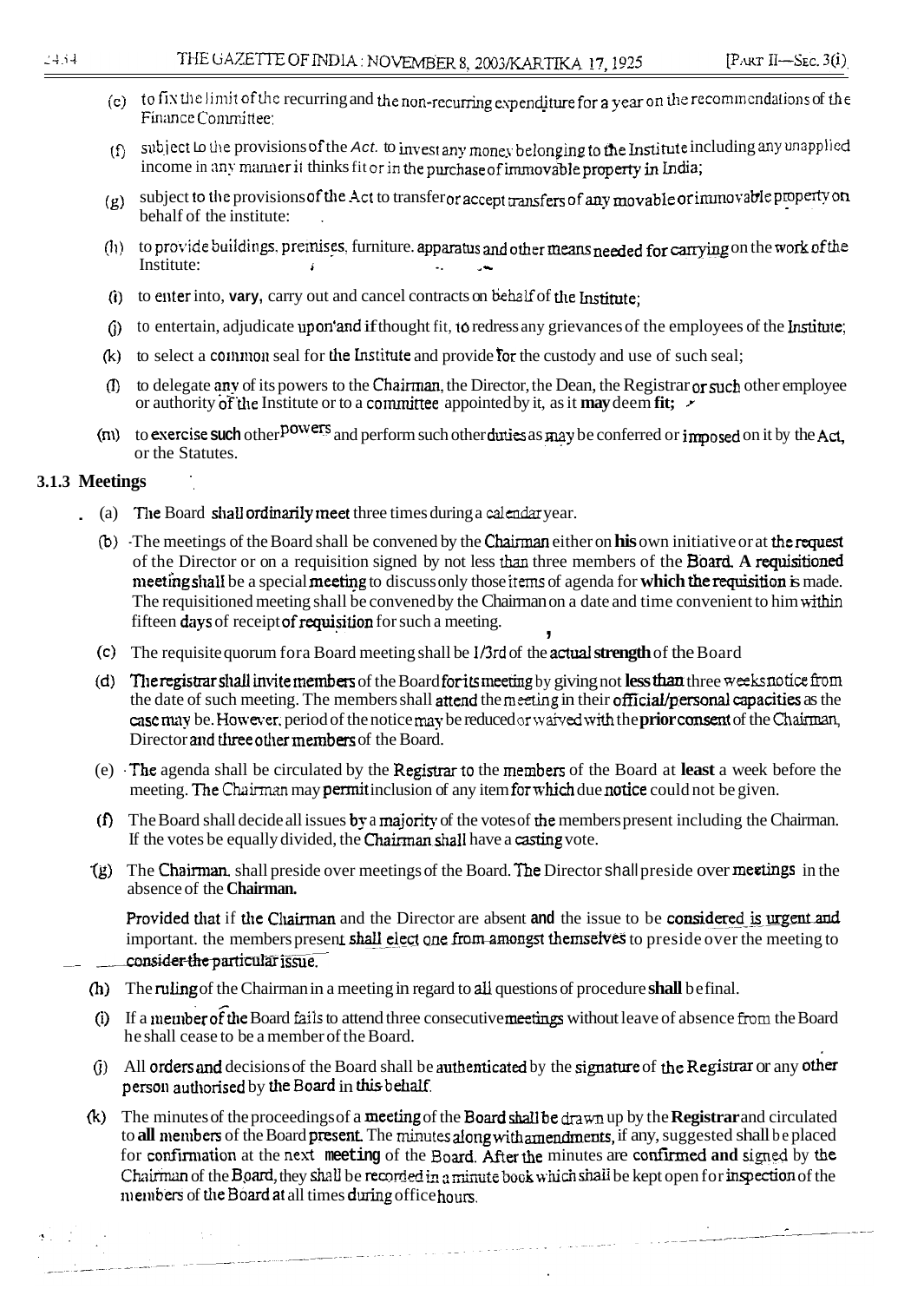## $2 + 35$

### 3.2 The Senate

### 3.2.1. Composition

In accordance with Section 13 of the Act the following shall be the members of the Senate:

- (a) Director, who shall be the Chairman of the Senate;
- (b) Dean.
- (c) Five Professors of the Institute nominated in terms of Section 13(c) of the Act.
- (d) Three persons, nominated in terms of Section 13(d) of the Act.
- (e) One Associate Professor of the Institute appointed by rotation;
- (f) One Assistant Professor of the Institute by rotation.
- (g) Head of the Department of any department unrepresented by the above.

### 3.2.2 Functions

Subject to the provisions of the Act, the Senate shall :

- (a) frame and revise curricula and syllabi for the courses of studies for the various departments;
- (b) make arrangements for the conduct of examinations;
- (c) declare the results of the examinations or to appoint committees or officers to do so and to make recommendations to the Board regarding conferment of degrees and diplomas;
- (d) appoint Advisory Committees or Expert Committees or both for the Departments/Centres of the Institute to make recommendations on academic matters connected with their working; The Head of Departments/ Centres concerned shall act as convenor of such Committee;
- apoint Committees from amongst faculty members of the Institute and experts from outside to advise on such specific academic matters as may be referred to any such Committee by the Senate:
- (f) consider the recommendations of the Advisory Committees attached to various Departments/Centres and that of expert and other Committees and take such action as required;
- (g) periodically review the working of the Departments/Centres and take appropriate action as required;
- (h) review periodically the working of the Library and Information Services/Central Instrumentation Centre and any other non-teaching department/centre and take such action as required;
- frame such regulations and rules consistent with the Statutes and the Ordinances regarding the functioning  $(i)$ of the Institute, admission, discipline, attendance, award of fellowships, scholarships studentships, medals and prizes, fees, residences, concessions, and campus life attendance;
- exercise general supervision over the academic policies of the Institute and to give directions regarding  $(i)$ method of instruction and co-operative teaching among institutions;
- to consider matters of general academic interest either on its own initiative or on a reference by Departments/  $(k)$ Centres or the Board and to take appropriate action thereon.

## 3.2.3 Meetings

- (a) The Senate shall meet as often as necessary but not less than once in six months.
- (b) The meetings of the Senate shall be convened by the Chairman of the Senate either on his own initiative or on a requisition signed by not less than twenty per cent of the members of the Senate. A requisitioned meeting shall be a special meeting to discuss only those items of agenda for which the requisition is made. The requisitioned meeting shall be convened by the Chairman of the Senate on date and time convenient to him within fifteen days of receipt of requisition for such a meeting. Atleast 1/3rd of total number of members should be present in the meeting to complete quorum.
- The Director shall preside over meetings of the Senate. In his absence the Dean shall preside and in the  $(c)$ absence of both the Director and the Dean, the senior most Professor present shall preside.
- $(d)$ The Director may call an emergency meeting of the Senate at short notice to consider urgent issues.
- (e) The ruling of the Chairman of the Senate in regard to all questions of procedure shall be final.
- (f) The minutes of the proceedings of a meeting of the Senate shall be drawn up by the Registrar and circulated to all members of the Senate. The minutes along with amendments, if any, suggested shall be placed for confirmation at the next meeting of the Senate. After the minutes are confirmed and signed by the Chairman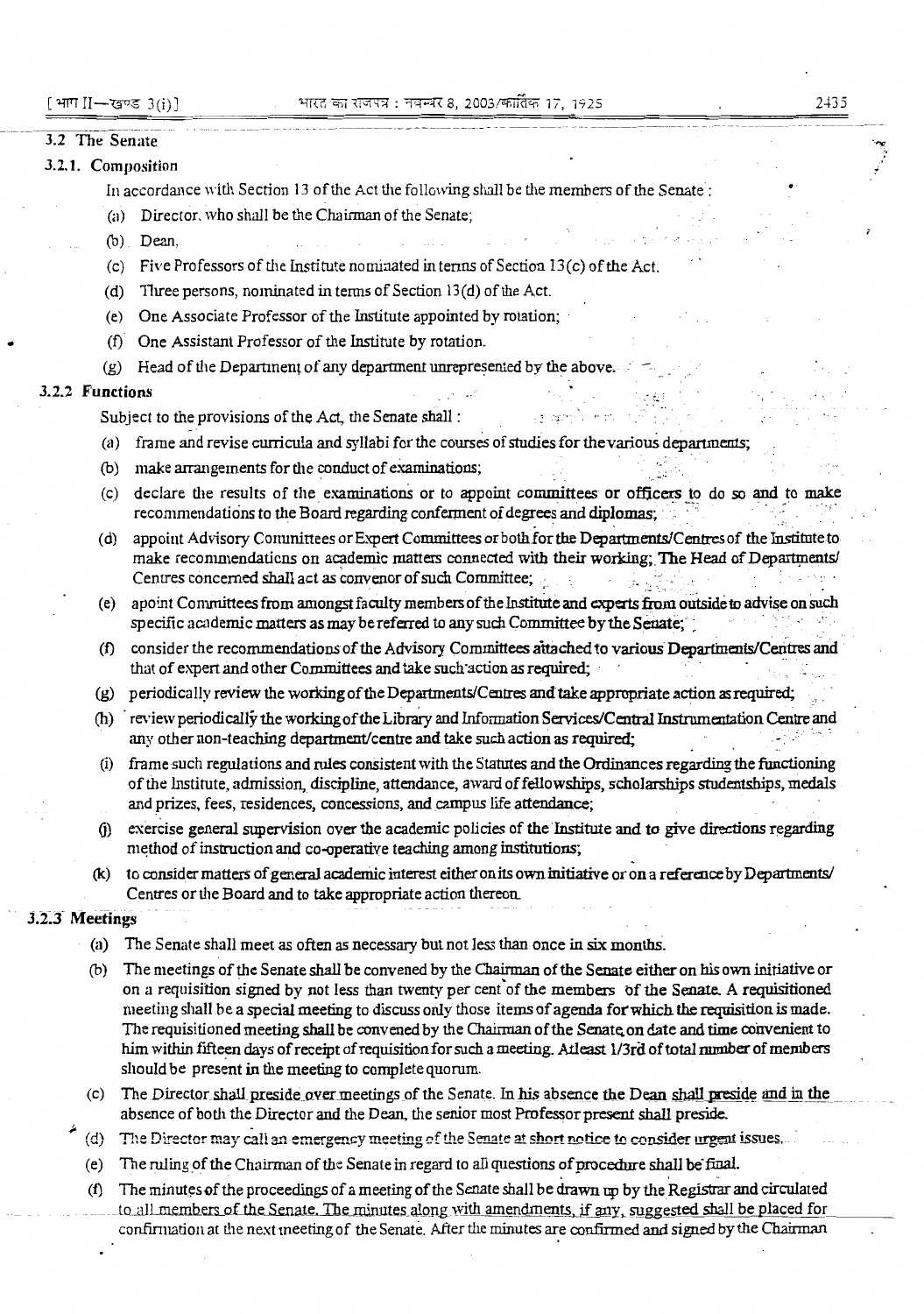- of the Senate, they shall be recorded in a minute book which shall be kept open for inspection of the members of the Senate at all times during office hours.
- (g) All orders and decisions of the Senate shall be authenticated by the signature of the Registrar or any other person authorised by the Senate in this behalf.

## 3.3 Academic Planning and Development Committee

It is hereby declare that the Academic Planning and Development Committee shall also be an authority within the meaning of Section 12 of the Act.

## 3.3.1 Composition

3.3.1.1 The committee shall consist of the following persons:

- (a) An eminent academician/scientist/technologist of cognate disciplines, to be nominated by the Board of Governors from outside the Institute to be the Chairman of the said Committee.
- (b) the Director of the Institute:
- (c) one Professor of the Institute nominated by the Board in consultation with the Director.
- (d) six external experts representing different disciplines of pharmaceutical and allied sciences, from academic and research Institutions and from pharmaceutical industries to be nominated by the Board on the recommendation of the Director, and
- (c) the Dean, who shall be the member secretary;

The committee shall be reconstituted every three years, one third of the members nominated under clause 3.3.1.1(d) will retire each year and be replaced by fresh nomination. However in the first Committee one third of the members will retire after one year and another one third after two vears respectively.

## 3.3.2 Functions

- (a) To aid and advise the Board on academic planning and development and to monitor the academic research and consultancy activities of the Institute.
- (b) To recommend to the Board with regard to (i) the creation of posts on the staff and abolition thereof, and (ii) the emoluments and duties attached to such posts.
- (c) To suggest ways and means for interdisciplinary coordination in teaching and research.

<u> સેન્ટ પ્રાણેલે કોશિસ્ટ રે</u>

### 3.3.3 Meetings

- (a) The Academic Planning and Development Committee shall meet as often as necessary but not less than twice in a year.
- (b) The meetings of the Academic Planning and Development Committee shall be convened by the Director. The Dean shall preside over the meetings in the absence of the Chairman of the Committee. At least 1/3rd of total number of members should be present in the meeting to complete quorum.

## 3.4 Finance Committee

It is hereby declared that the Finance Committee shall be an authority within the meaning of Section 12 of the Act.

### 3.4.1 Composition

- 3.4.1.1 The Committee shall consist of the following persons:
	- (a) the Director of the Institute who shall be the Chairman of the Committee;
	- (b) the Dean, who shall also preside over the meeting in the absence of the Director;
	- (c) the Director (Finance)/Dy. Financial Advisor of the Department of Chemicals and Petrochemicals, Government of India.

 $\mathbb{R}^2\mathbb{R}^2$  and  $\mathbb{R}^2$ 

Production

- (d) three persons nominated by the Board to represent education, research and industry;
- (c) the Registrar who shall be the Member Secretary.
- 3.4.1.2 The Committee shall be reconstituted every three years.

### 3.4.2 Functions

 $(a)$  to examine the accounts and to scrutinize the proposals for expenditure.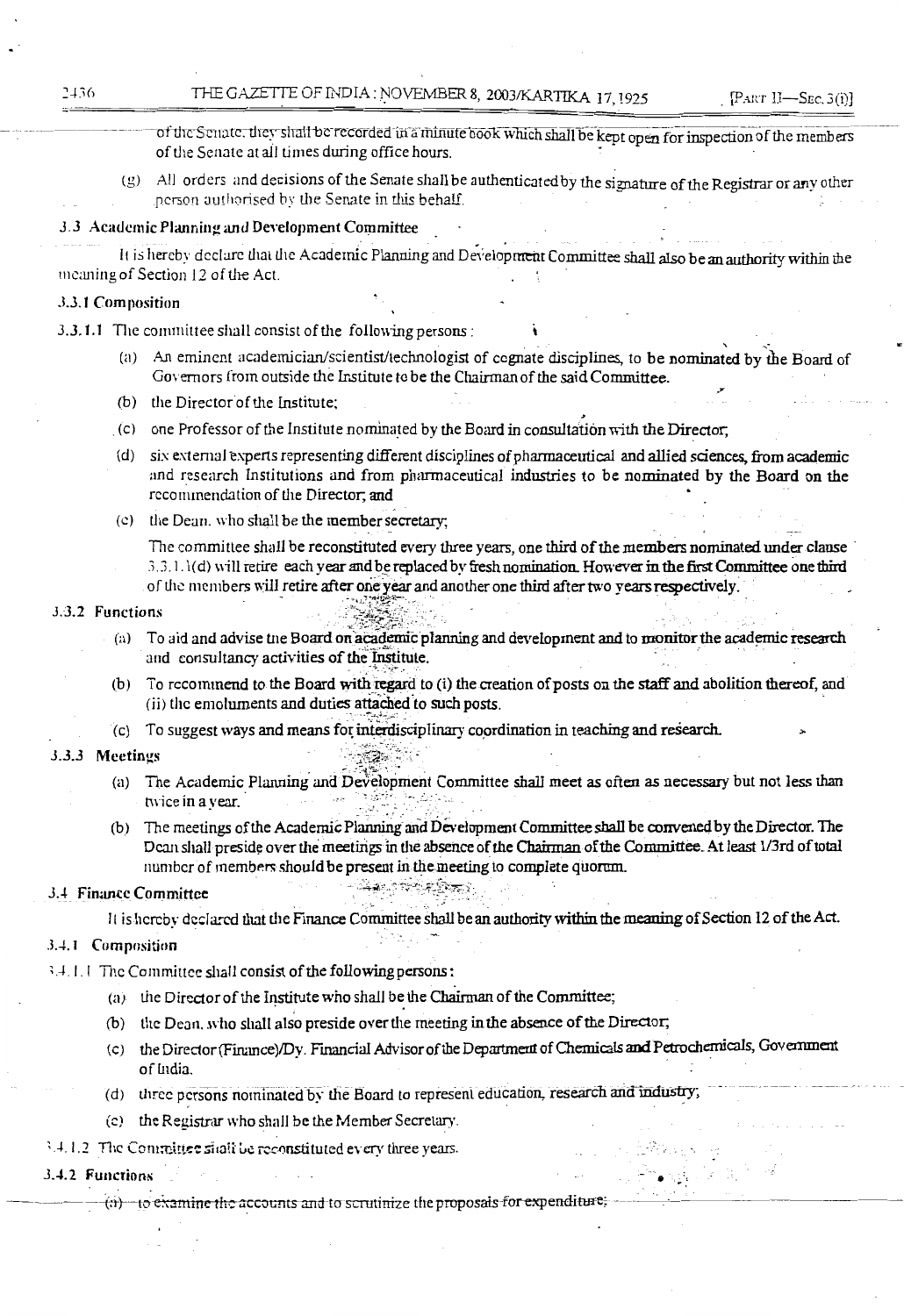- (b) to consider the actual accounts and financial estimates of the institute and submit the same to the Board.
- (c) to fix limits of the total recurring expenditure and the total non-recurring expenditure of the year based on the income and resources of the Institute.

### 3.4.3 Meetings

The Committee shall meet as often as necessary but not less than twice a year. At least 1/3rd of the total number of members should be present in the meeting to complete quorum.

## 3.5 Laboratory Services, Building and Works Committee

It is hereby declared that the Building and Works Committee shall also be an authority within the meaning of Section 12 of the Act.

## 3.5.1 Composition

The Committee shall consist of the following members:

- (a) The Director, who shall be the Chairman of the Committee:
- (b) The Dean, who shall also preside over the meetings in absence of the Director.
- $(c)$  one nominee of the Board:
- (d) Director (Finance)/Deputy Financial Advisor of the Department of Chemicals and Petrochemicals, Government of India or his nominee;
- (e) An officer of CPWD not below the rank of superintending Engineer to be nominated by the Ministry of Urban Development, Government of India, or his nominee not less than an Executive Engineer,
- (f) One Professor of the Institute to be nominated by Board inconsultation with Director of the Institute.
- (g) Chief Maintenance Engineer of the Institute;
- (h) The Registrar, who shall be the member Secretary.

### 3.5.2 Functions

- (a) to approve all major capital works after securing from the Board the necessary administrative approval and expenditure sanction:
- (b) to give the necessary administrative approval and expenditure sanction for minor works and works pertaining to maintenance and repairs, within the grant placed at the disposal of the Institute for the purpose beyond the value of Rs. 2.00 lakhs.
- (c) to record the estimates of cost of buildings and other capital works, minor works, repairs, maintenance and the like;
- (d) to make technical scrutiny as may be considered necessary by it;
- (c) to enlist suitable contractors and accept tenders and provide directions for departmental works where necessary;
- (f) to fix rates not covered by tender and settle claims and disputes with contractors;
- to perform such other functions in the matter of construction of buildings and development of land for the (ប) Institute as the Board may entrust to it from time to time;
- (h) to develop system for maintenance of the laboratory services of the Institute.

### 3.5.3 Meetings

- (a) The Committee shall meet as often as necessary but not less than twice a year. At least 1/3rd of the total number of members should be present in the meeting to complete quorum.
- In emergent cases the Chairman of the Committee may exercise the powers of the Committee. Such cases shall be reported by him to the Committee and the Board at the next meeting of the Committee and of the Board.

### 3.6 Selection Committee

\*Quorum : 50% of the total strength of the members in addition to the chairman.

There shall be selection committees for making recommendations for the appointment to the post of the Professors, Associate Professors, Assistant Professors, Registrar, Principal Library and Information Officer, Principal Scientific Officer and other posts. The Selection Committee for appointment to the posts specified in column 1 of Table I below shall consist of the persons specified in the corresponding entry in column 2.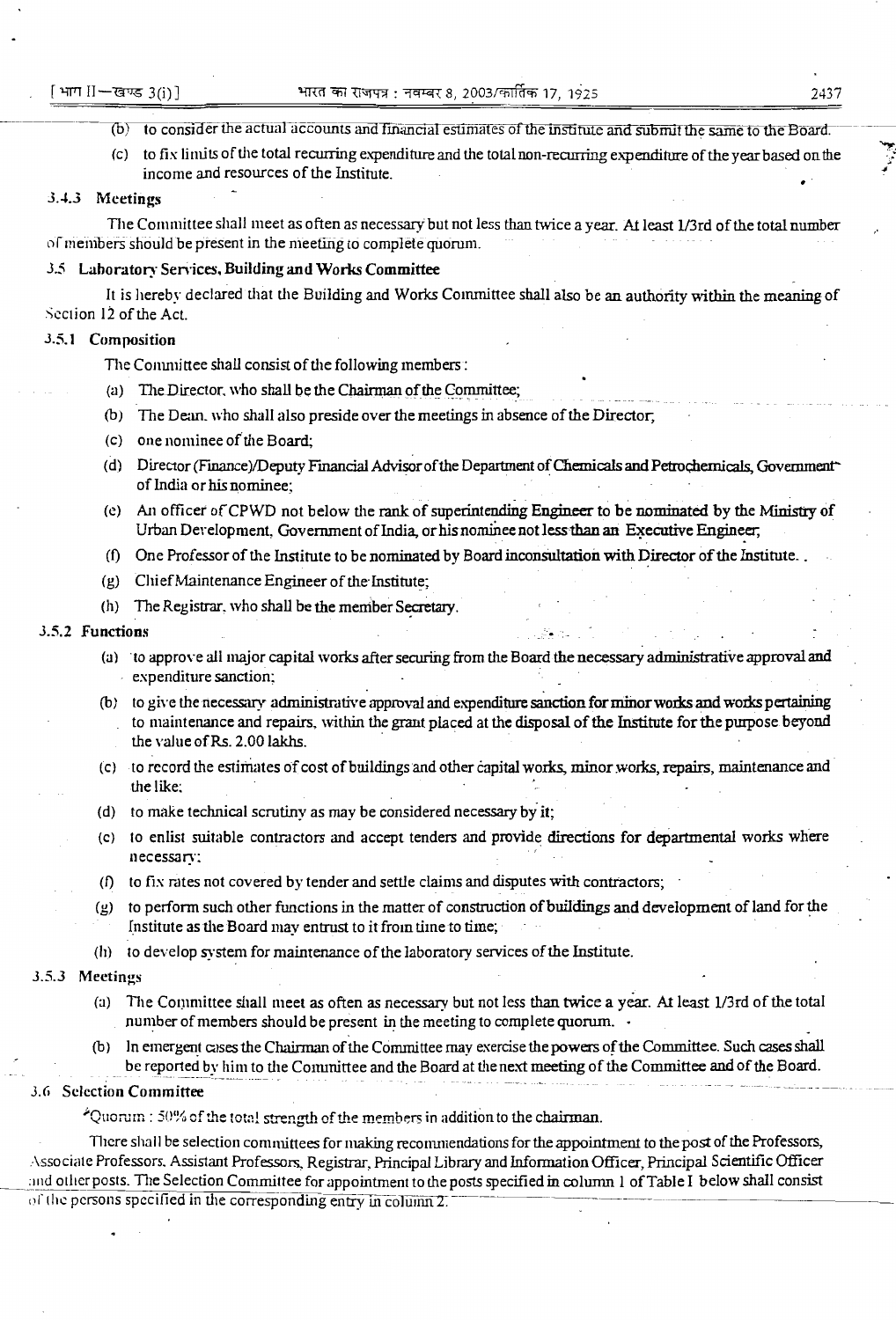$\overline{a}$ 

 $\cdot$ 

|                                                                                                                                                                                                                                                                        |                                                                                                                                                                                                                                                                                                                                                                                                                                                                                                              |                                                                                                   | <b>TABLE</b>                                                                                                                                                                                                                          |  |
|------------------------------------------------------------------------------------------------------------------------------------------------------------------------------------------------------------------------------------------------------------------------|--------------------------------------------------------------------------------------------------------------------------------------------------------------------------------------------------------------------------------------------------------------------------------------------------------------------------------------------------------------------------------------------------------------------------------------------------------------------------------------------------------------|---------------------------------------------------------------------------------------------------|---------------------------------------------------------------------------------------------------------------------------------------------------------------------------------------------------------------------------------------|--|
|                                                                                                                                                                                                                                                                        | (1)                                                                                                                                                                                                                                                                                                                                                                                                                                                                                                          |                                                                                                   | (2)                                                                                                                                                                                                                                   |  |
| Professor/Associate Professor/<br>Professor/Assistant                                                                                                                                                                                                                  |                                                                                                                                                                                                                                                                                                                                                                                                                                                                                                              | -Chairman : An eminent Scientist/academician/professional/technologist<br>nominated by the Board. |                                                                                                                                                                                                                                       |  |
|                                                                                                                                                                                                                                                                        |                                                                                                                                                                                                                                                                                                                                                                                                                                                                                                              |                                                                                                   | -One academician scientist of repute nominated by the Board.                                                                                                                                                                          |  |
|                                                                                                                                                                                                                                                                        |                                                                                                                                                                                                                                                                                                                                                                                                                                                                                                              |                                                                                                   | At least two external experts in the respective specialization to be<br>nominated by the Director.                                                                                                                                    |  |
|                                                                                                                                                                                                                                                                        |                                                                                                                                                                                                                                                                                                                                                                                                                                                                                                              |                                                                                                   | -Director, Ex-officio.                                                                                                                                                                                                                |  |
|                                                                                                                                                                                                                                                                        | Principal Library and Information<br>Officer/Principal Scientific Officer/Other                                                                                                                                                                                                                                                                                                                                                                                                                              |                                                                                                   | (a) The Director of the Institute, who shall be the Chairman of the Committee.                                                                                                                                                        |  |
| <b>Technical Staff</b>                                                                                                                                                                                                                                                 |                                                                                                                                                                                                                                                                                                                                                                                                                                                                                                              |                                                                                                   | (b) The Dean.                                                                                                                                                                                                                         |  |
|                                                                                                                                                                                                                                                                        |                                                                                                                                                                                                                                                                                                                                                                                                                                                                                                              | (c)                                                                                               | Three experts nominated by the Director.                                                                                                                                                                                              |  |
|                                                                                                                                                                                                                                                                        | Registrar/Deputy Registrar/other<br>Administrative staff                                                                                                                                                                                                                                                                                                                                                                                                                                                     | (a)                                                                                               | The Director of the Institute. Who shall be the Chairman of the Committee.<br>(b) The Dean.                                                                                                                                           |  |
|                                                                                                                                                                                                                                                                        |                                                                                                                                                                                                                                                                                                                                                                                                                                                                                                              |                                                                                                   | (c) Two experts nominated by the Director.                                                                                                                                                                                            |  |
|                                                                                                                                                                                                                                                                        |                                                                                                                                                                                                                                                                                                                                                                                                                                                                                                              |                                                                                                   | (d) Registrar, except for the post of Registrar, who shall also be the Secretary<br>of the committee.                                                                                                                                 |  |
|                                                                                                                                                                                                                                                                        | Other posts not covered by the above<br>mentioned categories and carrying a scale                                                                                                                                                                                                                                                                                                                                                                                                                            |                                                                                                   | (a) Director or his nominee who shall be the Chairman of the Committee.                                                                                                                                                               |  |
|                                                                                                                                                                                                                                                                        | of Pay the Maximum of Pay exceeds                                                                                                                                                                                                                                                                                                                                                                                                                                                                            |                                                                                                   | (b) Head of the Department concerned or the Registrar, as the case may be.                                                                                                                                                            |  |
|                                                                                                                                                                                                                                                                        | Rs. 3050.00 per mensem                                                                                                                                                                                                                                                                                                                                                                                                                                                                                       | (c)                                                                                               | two members from the Staff of the Institute nominated by the Director.                                                                                                                                                                |  |
| Note $1-$                                                                                                                                                                                                                                                              | can be made by the Board under the provisions of the Act.                                                                                                                                                                                                                                                                                                                                                                                                                                                    |                                                                                                   | Within the overall provision provided by the rule the Selection Committee shall have the power to fix the initial<br>pay of any incumbent at a stage higher than the minimum of the scale in respect of the post to which appointment |  |
| Note $2-$                                                                                                                                                                                                                                                              | Director.                                                                                                                                                                                                                                                                                                                                                                                                                                                                                                    |                                                                                                   | The Selection Committee shall recommend appointment to the posts on contract basis not exceeding a period<br>of five years and the contract may be renewed on similar terms by the Board on the recommendation of the                 |  |
| Note $3-$                                                                                                                                                                                                                                                              |                                                                                                                                                                                                                                                                                                                                                                                                                                                                                                              |                                                                                                   | In the absence of the Director, any Member of the staff of the Institute who is appointed to perform the current<br>duties of the Director shall be the Chairman of the Selection Committees in the place of the Director.            |  |
| Note $4-$                                                                                                                                                                                                                                                              | the Selection Committees in his place.                                                                                                                                                                                                                                                                                                                                                                                                                                                                       |                                                                                                   | In the absence of the Dean, the Director may nominate any member of the staff of the Institute to work on                                                                                                                             |  |
| Note $5-$                                                                                                                                                                                                                                                              | Committees, as circumstances of each case may require.                                                                                                                                                                                                                                                                                                                                                                                                                                                       |                                                                                                   | Where a post is to be filled by invitation, the Chairman may, at his discretion, constitute such ad hoc Selection                                                                                                                     |  |
|                                                                                                                                                                                                                                                                        |                                                                                                                                                                                                                                                                                                                                                                                                                                                                                                              |                                                                                                   | Note 6— Notwithstanding anything contained in these Statutes, the Director shall have the power to make<br>appointments of persons under "approved" projects in such manner as it may deem appropriate. The                           |  |
|                                                                                                                                                                                                                                                                        | Registrar shall maintain a schedule of such "approved" projects.                                                                                                                                                                                                                                                                                                                                                                                                                                             |                                                                                                   |                                                                                                                                                                                                                                       |  |
| Note $7 -$ If the post is to be filled by advertisement, the terms and conditions of the post shall be advertised by the<br>Registrar and all applications received within the date specified in the advertisement shall be considered by<br>the Selection committee : |                                                                                                                                                                                                                                                                                                                                                                                                                                                                                                              |                                                                                                   |                                                                                                                                                                                                                                       |  |
|                                                                                                                                                                                                                                                                        | date so specified.                                                                                                                                                                                                                                                                                                                                                                                                                                                                                           |                                                                                                   | Provided that the Selection Committee may for sufficient reasons consider any application received after the                                                                                                                          |  |
| Note $8-$                                                                                                                                                                                                                                                              | The Selection Commitee shall examine the credentials of all persons who have applied and may also consider<br>other suitable names suggested, if any, by a member of the Selection Committee or brought otherwise to the<br>notice of Committee. The Selection committee may interview any of the candidates as the Chairman may think<br>fit. and shall made its recommendations to the Board or the Director as the case may be, the names of the<br>selected candidates being arranged in order of merit. |                                                                                                   |                                                                                                                                                                                                                                       |  |
|                                                                                                                                                                                                                                                                        | Note 9 — No act or proceedings of any Selection Committee shall be called in question on the ground merely of the<br>absence of any member or members of the Selection Committee.                                                                                                                                                                                                                                                                                                                            |                                                                                                   |                                                                                                                                                                                                                                       |  |
|                                                                                                                                                                                                                                                                        | date of the meeting.                                                                                                                                                                                                                                                                                                                                                                                                                                                                                         |                                                                                                   | Note $10$ — The Registrar shall give notice of the meeting to the members of the Committee at least a fortnight before the                                                                                                            |  |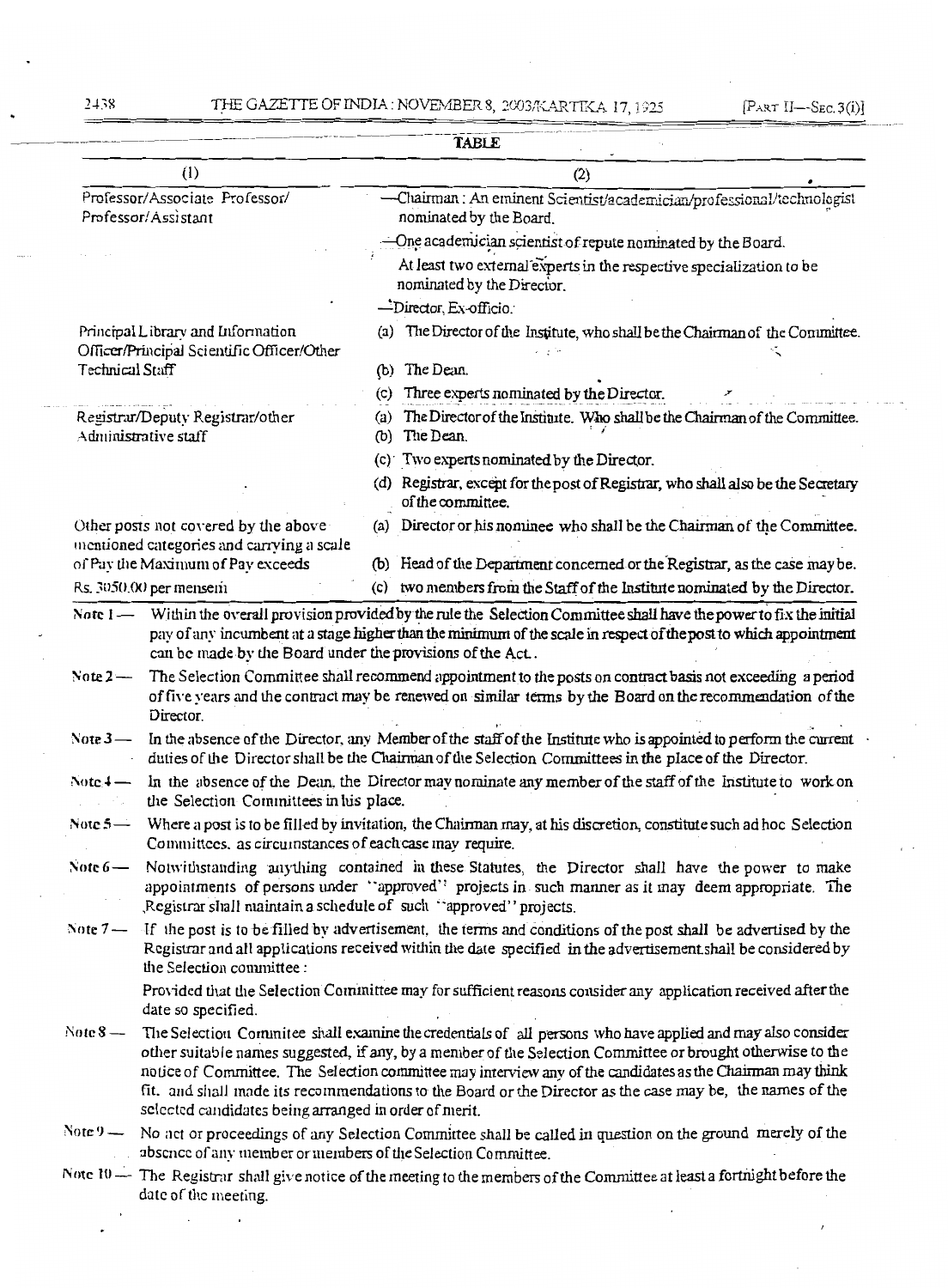- Note 11 Unless otherwise provided for under these Statutes, the Selection Committee constituted for the purpose of making recommendations for appointment to a post shall be eligible to exercise its functions in relation to that post until the time the appointment is made.
- Note 12 Director with the approval of the Board can relax the eligibility conditions in respect of any of the posts mentioned in paragraph 3.6.
- Note  $13$   $-$  All appointments made at the Institute shall be reported to the Board at its next meeting.
	- One third of the total members of the Board, senate and all the Committees shall form a quorum for a meeting. Provided that if a meeting is adjourned for want of quorum, it shall be held on the same day after at least half an hour from the time appointed for holding the meeting and that the members so present shall constitute the quorum.
		- The provisions in these Statutes regarding notices of the meetings, inclusion of items in the agenda and confirmation of the minutes applicable to the meetings of the Board shall so far as may be, be followed in connection with the meetings of the Committee.

### $\overline{4}$ . RECRUITMENT OF FACULTY

- $4.1$ A candidate is to comply with the minimum qualification and experience indicated against each of the following category of posts. However, a relaxation in qualifcations and experience can be made in case of otherwise meritorious candidates, subject to the conditions laid down in these statutes else where.
- Assistant Professor: Ph. D. with first class or equivalent grade at the preceding degree in the appropriate branch  $4.1.1$ with a very good academic record throughout and at least 5 years of teaching/research/industrial experience with published work of high quality.
- 4.1.2 Associate Professor: Ph. D. with first class or equivalent grade at the preceding degree in the appropriate branch with a very good academic record throughout and at least 8 years of teaching/research/industrial experience with published work of high quality and an established reputation of having made seminal contribution to knowledge in pharmaceutical and allied areas.
- 4.1.3 Professor: Ph. D with first class or equivalent grade at the preceding degree in the appropriate branch with a very good academic record throughout and at least 10 years of tecahing/research/industrial experience with published work of high quality well recognized and established reputation of having made conspicuous seminal contribution to knowledge in pharmaceutical and allied areas.
- $4.2$ The recruitment shall be made on the recommendation of a Selection Committee constituted in accordance with para 3.6 of the Statutes of NIPER.
- $4.3$ The recommendations of the Selection Committee shall be placed before the Board for approval.
- $4.4$ Appointment of an exceptionally well qualified candidate may be made on *ad hoc*/Supernumery basis by the Director after an interview by a special committee consisting of the Director, the Dean and the Head of the concerned department.
- $4.5$ The Director shall bring such ad hoc appointments to the notice of the Board at next meeting.
- $4.6$ Ad hoc appointment shall not exceed 5-10% of the total faculty staff.
- $4.7$ An ad hoc appointment shall have to go through regular selection within one year against a normal vacancy in accordance with paras 4.2 and 4.3 of the statutes of NIPER.

### **CAREER ADVANCEMENT SCHEME:** 5.

- $5.1$ There should be provision for placement in the next higher grade from Assistant Professor to Associate Professor and from Associate Professor to Professor after 5 years of satisfactory service. This should be based on a very strict selection process. The confidence in this system will depend upon putting in place an effective and well functioning system of performance appraisal. This must include consideration of the following:
	- (a) Faculty's annual appraisal reports.
	- (b) Evaluation record of each year by the students
	- (c) Record of publications, reports, patents, etc.,
	- (d) Contribution made by the faculty for development of the Institute,
	- (e) Recognition received from outside agencies in the form of projects, awards etc.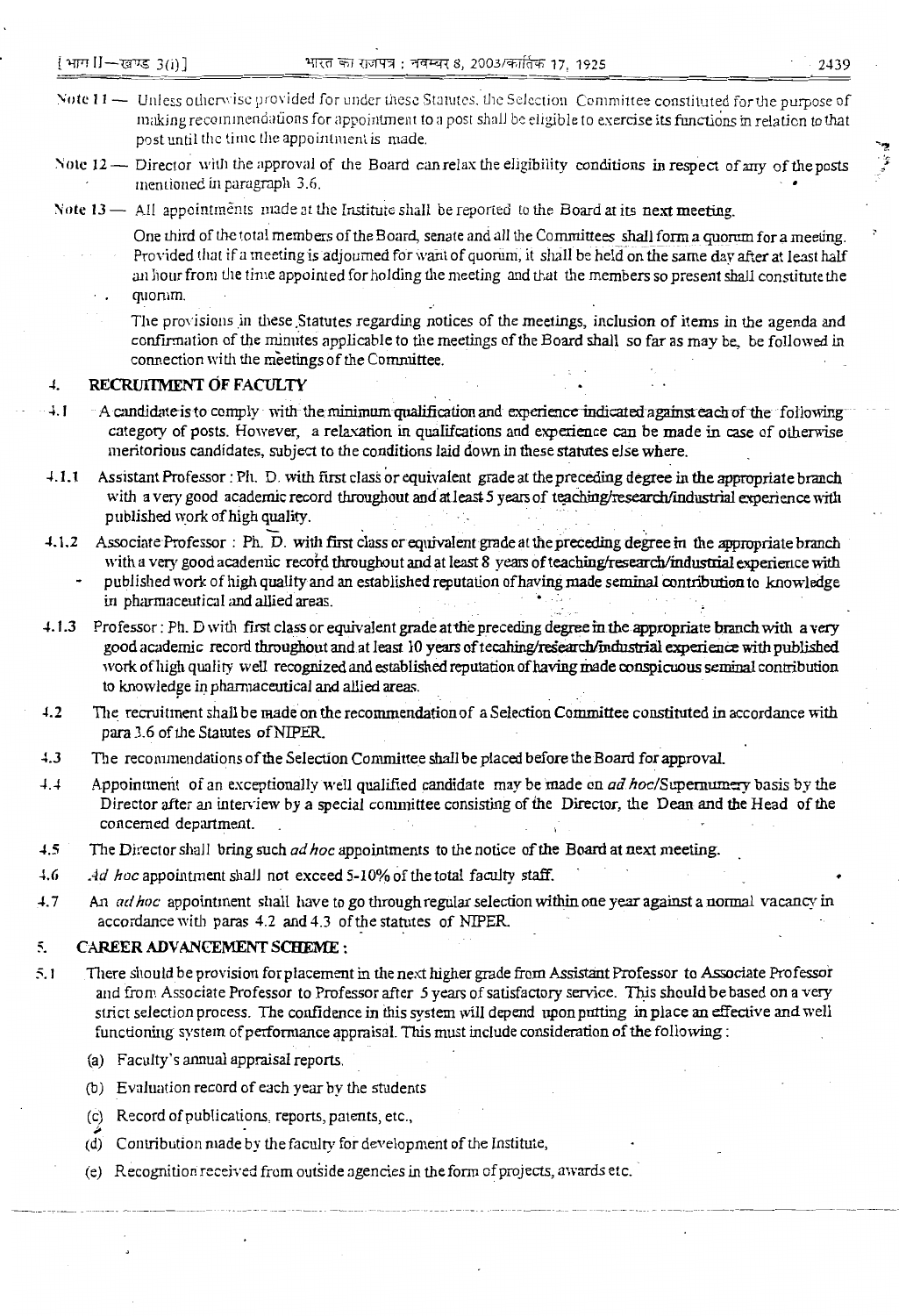These reports and records of achievements would be examined by two external experts, whose recommendations shall be placed before the Selection Committee constituted in accordance with para 3.6 of the Statutes of the institute. The candidates shall be interviewed by the Selection committee. On the recommendations of the Committee, further action to placement in the next highter grade or otherwise sahll be taken.

- The recommendations of the Selection Committee shall be placed before the Board for approval.  $5.2$
- The total number of faculty position in a Department shall remain fixed but flexibility shall be allowed for upgrading  $5.3$ the respective positions for the incumbent. This way the merit of a faculty member shall be recognised irrespective of the availability of a post in the higher cadre. This provision should be used very judiciously in the larger interest of the Institute.
- The placement in the next higher grade in accordance with para 5.1 above shall not interfere with the provision of  $5.4$ lateral entry by direct recruitment. The faculty member placed in the next higher grade under the scheme shall however, get all the privileges of the higher post.

### REVIEW OF CONTRACTS OF THE FACULTY 6.

- The NIPER adopt a policy of making appointments on contract basis. The Period of contract laid is five years.  $6.1$
- A Contract Review Committees may be constituted with the following composition:  $6.2$ 
	- -Director, Chairman
	- $-$ Dean
	- -Head of the Respective Department
	- -Two Experts from outside the NIPER.
- Other procedures shall be as prescribed under Clauses 5.1. to 5.2 of the Statutes.  $6.3$

#### 7. SEARCH FOR NEW FACULTY MEMBERS

- $7.1$ The talent search need be carried out through personal contacts. If a sufficient number of prospective candidates can be identified abroad, a trip by the Director can be organised for a visit to interview the candidates and determine their suitability.
- $7.2$ The recommendations of the Director, the credentials of respective candidates can be considered by a duly appointed Selection Committees as laid down under Para 3.6 of the Statutes.
- $7.3$ The usual procedure of advertisement in national and international media should continue to be followed for the necessary follow-up.

### 8. **EXCELLENCE AS THE HALLMARK**

- $8.1$ At the NIPER excellence is to remain the distinguishing feature. The quality is to be maintained at all levels if the institute is to justify its creation and maintenance to service the best of the national interest.
- $8.2$ While reviewing the contracts, the promotion of the faculty already in position, recruitment of new faculty, and even in making ad hoc appointments, the quality should be the ultimate criterion. The spirit of excellence should not be compromised.

#### 9. APPOINTMENT OF DIRECTOR

The appointment shall be for a 5 year term, renewable for one more term of 5 years provided that the upper age limit does not go beyond 65 years.

### Amended vide letter No. 52 (8)/98-PI-IV dated 16th October, 2001

### Amendment: The appointment shall be for a 5 years term, renewable for one more term up to 5 years.

 $|()$ Appointment of a Professor of Eminence from amongst scientists of outstanding and exceptional merit, whether from within or from outside, may be made at a fixed salary as applicable to such Professor of Eminence in the Indian Institute of Technology.

### **ESTABLISHMENT OF ENDOWMENT CHAIRS** 11.

Selection to these chairs should be even more rigorous than usal. The emoluments for the chairs shall be fixed by the Selection Committee on the basis of the conditions set by the donor and accepted by the Institute in this regard. The Selection Committee shall record the basis for such selection.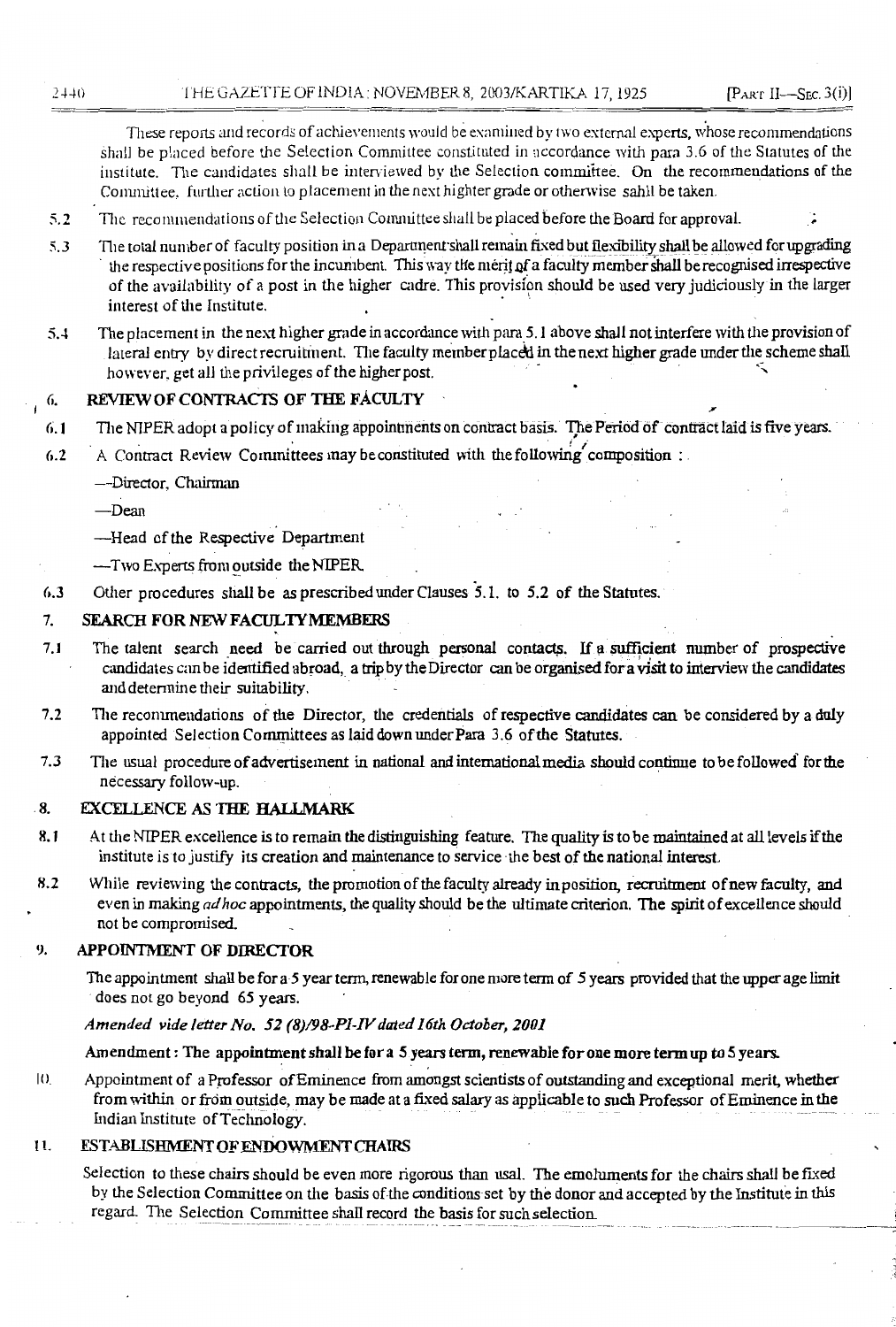### $12.$ PAY STRUCTURE AND RELATED ISSUES-

- The pay structure shall be comparable with that applicable to the faculty in the Indian Institute of Technology  $12.1$  $(HTs)$
- $12.2$ The pay scales of the faculty shall be kept as applicable to the faculty of Indian Institute of Technology. It implies that the current pay scales be as below  $\pm$

| Category                         | Pay Scales       |
|----------------------------------|------------------|
| Lecturer                         | 8000-275-13500   |
| Lecturer (Senior Scale)          | 10,000-325-15200 |
| Assistant Professor <sup>*</sup> | 12,000-420-18300 |
| Associate Professor              | 16,400-450-20000 |
| Professor                        | 18400-500-22400  |
| Director <b>Director</b>         | 25000 (Fixed)    |
| Professor of Eminence            | 25000 (Fixed)    |
| Endowment Chairs                 | By negotiation   |

Any decision with regard to the revision of pay scales in IITs in the future shall be applicable to the faculty of  $12.3$ **NIPER** 

### $13.$ OTHER AMENITIES/ALLOWANCES

- $13.1$ The faculty of NIPER shall be entitled to Dearness Allowance, Medical Allowance, House Rent Allowance. Transport Allowance, City Compensatory Allowance, LTC and other allowances and loans as applicable in  $1.1$ Ts.
- 13.2 In addition, the faculty of the Institute shall be given the following special allowances to help them in their professional development.

## 13.2.1 MEMBERSHIP OF PROFESSIONAL SOCIETIES/PROCUREMENT OF JOURNALS

Every faculty member shall get 50% subsidy on the cost of membership or of the journals upto a maximum of Rs. 5.000/- per vear, which shall be paid on production of vouchers.

## 13.2.2 BOOK ALLOWANCE

ta shi Aizili z

Every faculty member shall get a book allowance upto maximum of Rs. 5000 per year, which shall be paid on production of vouchers. The books shall ultimately form a part of the Institute's Library accession.

## 13.2.3 DEPUTATION TO ATTEND CONFERENCE

Faculty members may be permitted to attend scientific and 'technical conferences to present their work. Such deputation will not exceed one national conference per year and one international conference every 3 years provided the paper for presentation has been accepted by the organisers of the conference or the concerned faculty member has been invited to deliver a lecture or to preside at a conference/ meeting or is an office bearer at the conference.

### POWERS, DUTIES AND FUNCTIONS OF THE DIRECTOR, DEAN, HEAD OF DEPARTMENT AND  $1\,\text{J}$ REGISTRAR OF THE INSTITUTE

The powers, duties and functions of the Director, Dean, Head of Department and Registrar, specified in column 1 of Table II below shall be those specified in the corresponding entry in column 2.

| Director | (a) | To incur expenditure in accordance with the procedure as may be laid<br>down by the Board from time to time.                                                                                                                                                                                                             |
|----------|-----|--------------------------------------------------------------------------------------------------------------------------------------------------------------------------------------------------------------------------------------------------------------------------------------------------------------------------|
|          | (b) | To fix, on the recommendations of the Selection Committee, the initial<br>pay an incumbent at a stage higher than the minimum of the scale but<br>not involving more than five increments in respect of posts to which<br>appointment can be made by him under the powers vested in him by<br>the provisions of the Act. |

TABLE II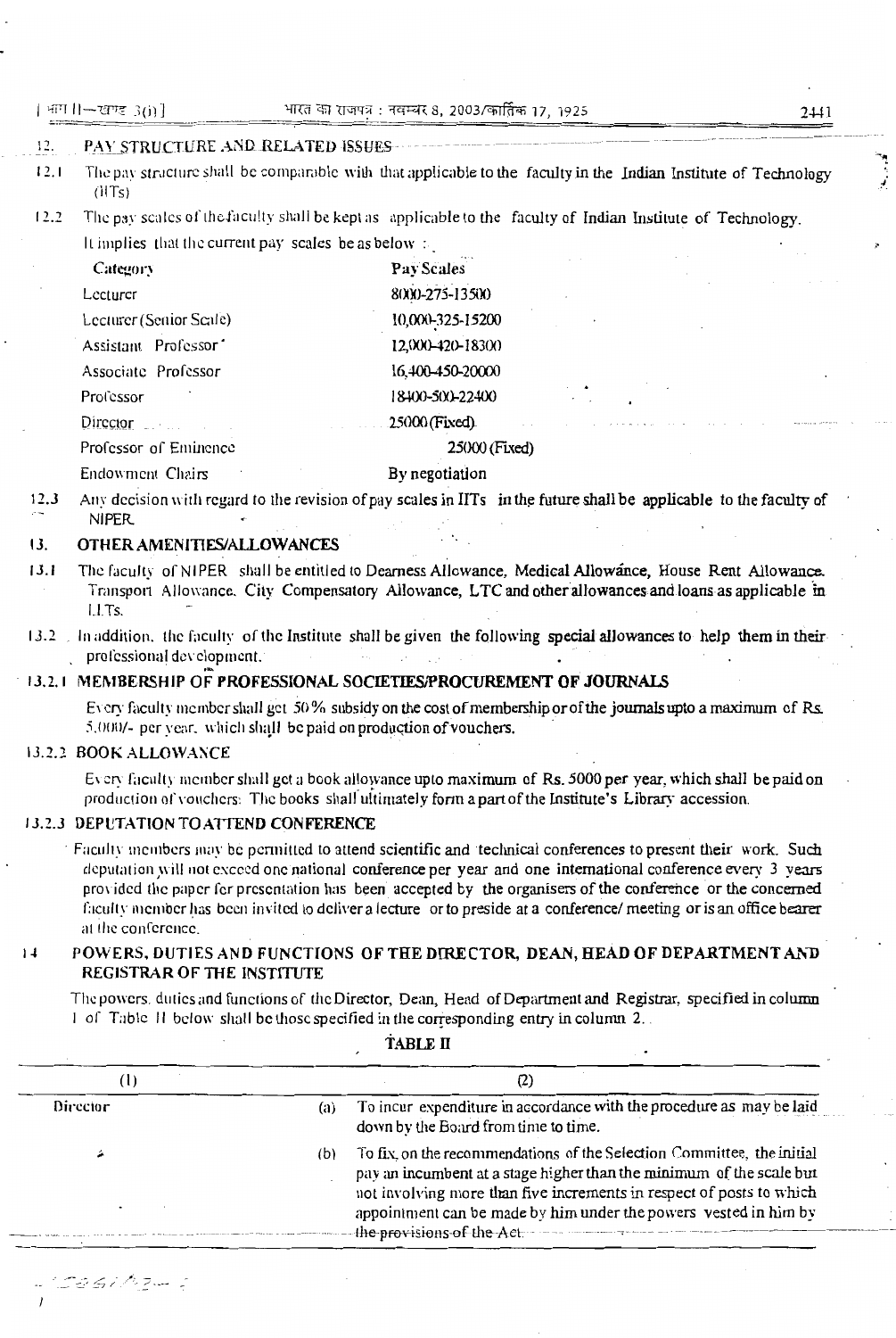| (1) |                   | (2)<br>÷,                                                                                                                                                                                                                                                                                                                                                                                                                                                                           |
|-----|-------------------|-------------------------------------------------------------------------------------------------------------------------------------------------------------------------------------------------------------------------------------------------------------------------------------------------------------------------------------------------------------------------------------------------------------------------------------------------------------------------------------|
|     | (c)               | In exceptional cases and subject to availability of funds, the Director<br>shall have the power to create temporary posts with the approval of<br>the Chairman for not more than two years' duration on'approved<br>scales of pay and report to the Board provided that no such post, of<br>which the Director is not the appointing authority, shall be so created.                                                                                                                |
|     | (d)               | To appoint the Dean from amongst the Professors of the Institute.                                                                                                                                                                                                                                                                                                                                                                                                                   |
|     | (e)               | To designate from amongst the Professsors of a department as head of<br>the Department. If there is no Professor in a department the Director<br>at his discretion may designate an Associate/Assistant Professor of<br>that department as Head of the Department for interim period.                                                                                                                                                                                               |
|     | (f)               | To appoint Warden(s) from amongst the Professors/Associate<br>Professors/Assistant Professors of the Institute.                                                                                                                                                                                                                                                                                                                                                                     |
|     | (g)               | To appoint such persons as the Director may feeel deem fit to perform<br>the duties of the Registrar when the office of the Registrar is vacant or<br>when the Registrar is, by reason of illness, absence or any other cause,<br>unable to perform the duties of his office.                                                                                                                                                                                                       |
|     | (h)               | The power of a Head of Department for purposes of rules in the<br>Accounts Code, the Fundamental and Supplementary Rules and<br>other rules of the Government in so far as they are applicable or may<br>be made applicable to the conduct of the business of the<br>Institute.                                                                                                                                                                                                     |
|     | (i)               | All contracts for and on behalf of the Institute, except the one<br>between the Institute and the Director, shall when authorised by a<br>resolution of the Board passed in that behalf, be in writing and be<br>expressed to be made in the name of the Institue and every such<br>contract shall be executed on behalf of the Institute by the Director or<br>Registrar, but the Director/Registrar shall not be personally liable in<br>respect of anything under such contract. |
|     | (j)               | To convene or cause to be convened meetings of the Board, the<br>Senate. Academic Planning and Committee. Finance Committee and<br>laboratory Services, Building and Works Committee.                                                                                                                                                                                                                                                                                               |
|     | (k)               | To invite persons from outside the Institute as Visiting faculty or<br>consultants in areas where adequate expertise is not available in the<br>Institute on terms to be decided by him on the recommendation of the<br>Academic Planning and Development Committee.                                                                                                                                                                                                                |
|     | $\left( 0\right)$ | To waive recovery of over-payment, to wirte off irrecoverable losses<br>and of irrecoverable value of stores lost or rendered unserviceable due<br>to fair wear and tear upto an amount to be decided by the Board in any<br>individual case subject to such stipulations as may be made by the<br>Board from time to time.                                                                                                                                                         |
|     | (n)               | To appoint such person as he may deem fit to perform the duties of the<br>office when the office of the Director is vacant or when the Director is, by<br>reason of illness, absence, or any other cause, unable to perform the<br>duties of his office, provided however, such arrangements shall not<br>exceed 30 days. The current charge arrangements for the post of Director,<br>beyond 30 days should have the approval of the Board of Governors.                           |
|     | (n)               | May, with the approval of the Board, delegate any of his powers,<br>responsibilities and authorities vested in him by the Act and the<br>Statutes to one or more members of academic or administrative staff of<br>the Institute.                                                                                                                                                                                                                                                   |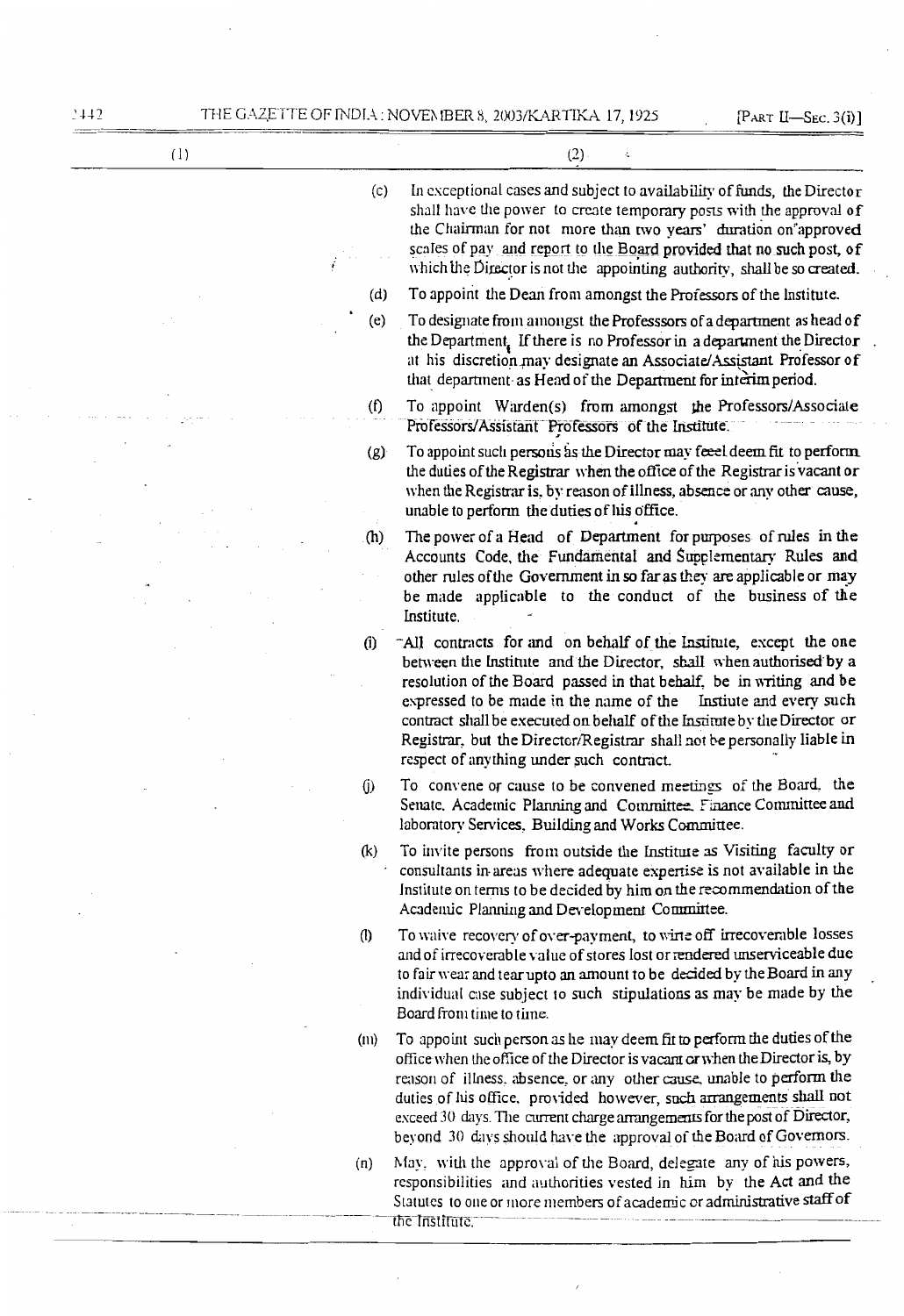$\cdot$ 

en 1999.<br>K

| (1)                       | (2)                                                                                                                                                                                                                                                                                                                                                                                                               |
|---------------------------|-------------------------------------------------------------------------------------------------------------------------------------------------------------------------------------------------------------------------------------------------------------------------------------------------------------------------------------------------------------------------------------------------------------------|
|                           | In the absence of the Chairman to be the ex-officio Chairman of the<br>(0)<br>Board and in the absence of the Chairman to preside at the convocations<br>of the Institute for conferring degrees and be entitled to be present at,<br>and to address, any meeting of any authority or other body of the<br>Institute, but shall not be entitled to vote there unless he is a member<br>of such authority or body. |
|                           | To see that the Act, the Statutes, Ordinances and the Regulations are<br>(p)<br>duly observed, and shall have all powers necessary to ensure such<br>observance.                                                                                                                                                                                                                                                  |
|                           | To take disciplinary action against the employees, and to suspend<br>$\left( q\right)$<br>them pending inquiry to administer warnings to them or to impose any<br>penalty in accordance with the rules.                                                                                                                                                                                                           |
|                           | Provided that no such penalty shall be imposed unless the person concerned<br>has been given a reasonable opportunity of being heard and showing cause<br>against the action proposed to be taken in regard to him.                                                                                                                                                                                               |
|                           | An appeal shall lie to the Chairman against any order of the Director imposing<br>any of the penalties.                                                                                                                                                                                                                                                                                                           |
|                           | Shall hold office for a term of five years from the date on which he<br>(r)<br>enters upon his office and shall be eligible for reappointment.                                                                                                                                                                                                                                                                    |
|                           | Provided that the Visitor may direct that a Director, whose term of office has<br>expired, shall continue in office for such period, not exceeding a total period<br>of one year, as may be specified in the direction.                                                                                                                                                                                           |
|                           | Notwithstanding anything contained in clause (r) above a person<br>(s)<br>appointed as Director shall, if he completes the age of sixty five years<br>during the term of his office or any extension thereof, shall retire from<br>office.                                                                                                                                                                        |
|                           | Amended vide letter no. 52/8/98-PI-III/NIPER dated 28 February, 2002.                                                                                                                                                                                                                                                                                                                                             |
|                           | Amendment : BOG resolved to delete the clause 14 (s) w.e.f. date of approval<br>of amendment to clause 9 of Statutes of NIPER.                                                                                                                                                                                                                                                                                    |
| Dean                      | To assist the Director in academic and administrative work and in<br>$\left( a\right)$<br>maintaining liaison with other institutions of higher learning and research<br>and also with industrial undertaking and other employees.                                                                                                                                                                                |
|                           | Shall hold office for a period of three years and be eligible for<br>(b)<br>reappointment for one more term provided the upper age limit does not<br>go beyond 62 years.                                                                                                                                                                                                                                          |
| <b>Head of Department</b> | To perform such functions as may be determined by the Director.                                                                                                                                                                                                                                                                                                                                                   |
| Registrar                 | To invite bodies entitled to nominate representatives of the Board to<br>(a)<br>do so within a reasonable time not ordinarily exceeding four weeks<br>from the date on which such invitations are issued by him. The same<br>procedure shall be followed for filling casual vacanies of the Board.                                                                                                                |
|                           | To be ex-officio Secretary of the Board, the Senate, the Finance<br>(b)<br>Committee, Laboratory Services, Building and Works Committee but<br>shall not be deemed to be a member of any of these authorities unless<br>otherwise specified.                                                                                                                                                                      |
|                           | To be the custodian of the records, the common seal and such other<br>(c)<br>property of the Institute as the Board shall commit to his charge.                                                                                                                                                                                                                                                                   |
|                           | To issue all notices convening meetings of the Board, the Senate, the<br>(d)<br>Board of Studies and of any committees appointed by the authorities<br>of the Institute.                                                                                                                                                                                                                                          |
|                           | To keep the minutes of all the meetings of the Board, the Senate, and of<br>(e)<br>any other committees appointed by the authorities of the Institute.                                                                                                                                                                                                                                                            |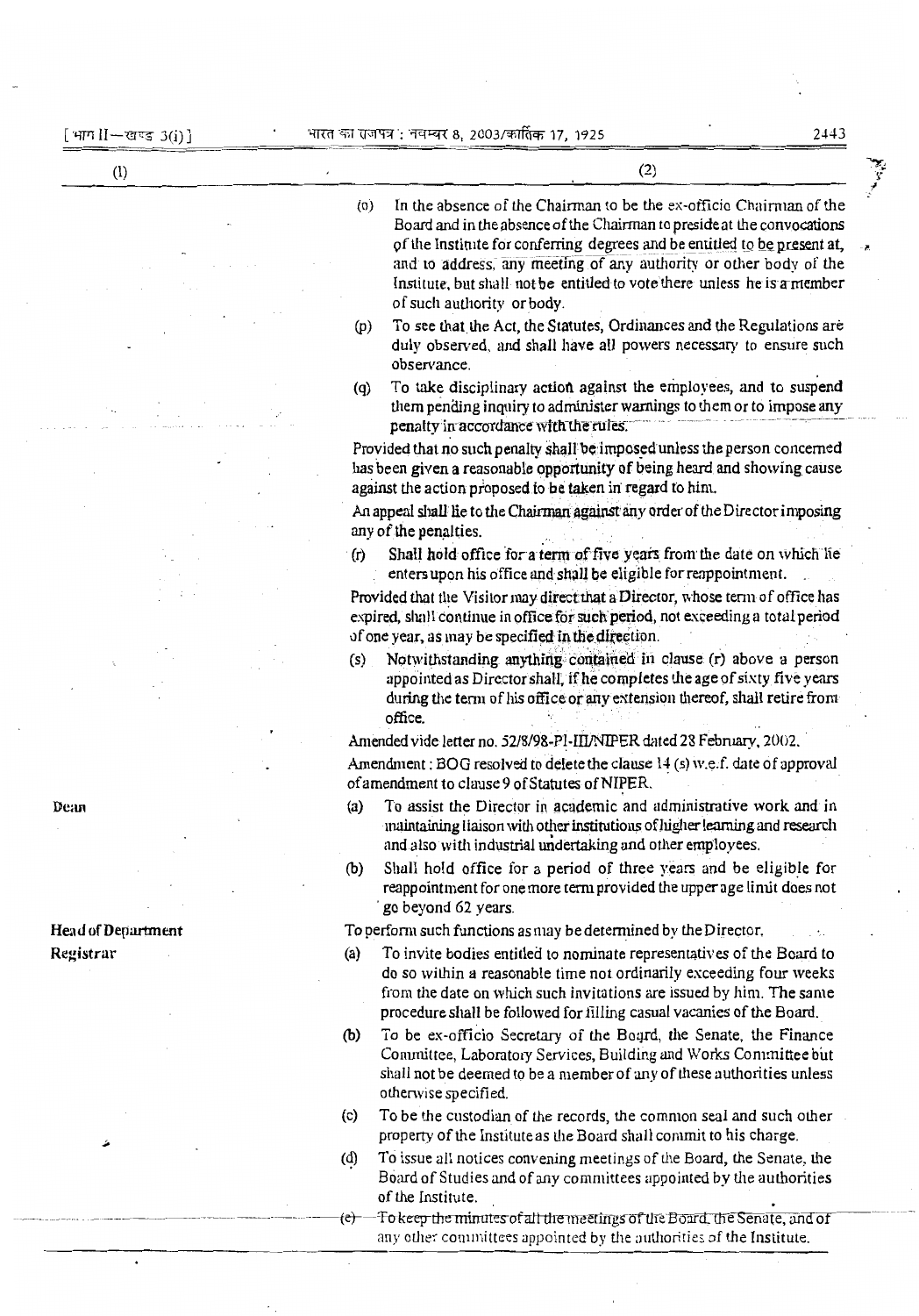|  | (1) |               |                                |      | (2)                                                                                                                                                                                                                                                                |
|--|-----|---------------|--------------------------------|------|--------------------------------------------------------------------------------------------------------------------------------------------------------------------------------------------------------------------------------------------------------------------|
|  |     |               | (f)                            |      | To conduct the official correspondance of the Board, the Senate and<br>the various committees.                                                                                                                                                                     |
|  |     |               | $\left( \underline{p} \right)$ |      | to arrange for and superintend the examinations of the Institute in<br>accordance with the manner prescribed by the Ordinances.                                                                                                                                    |
|  |     |               | (h)                            |      | Subject to the control of the Board the Registrar shall :-                                                                                                                                                                                                         |
|  |     |               |                                | (1)  | Exercise general supervision over the funds of the Institute and<br>shall advise it regarding the financial matters of the Institute.                                                                                                                              |
|  |     |               |                                | (2)  | Perform such other financial functions as may be assigned to him<br>by the Director or as may be prescribed by the Statutes or the<br>Ordinances.                                                                                                                  |
|  |     |               |                                |      | Provided that the Registrar'shall not incur any expenditure or make any<br>investment without the previous approval of the Director.                                                                                                                               |
|  |     |               |                                | (3)  | Hold and manage the property and investments of the Institute<br>including trust and endowed property.                                                                                                                                                             |
|  |     |               |                                | (4)  | Ensure that the limits fixed by the Board for recurring and non-<br>recurring expenditute for a year are not exceeded and that all<br>moneys are utilised on the purposes for which they are granted<br>or alloted.                                                |
|  |     |               |                                | (5)  | Be responsible for the preparation of annual accounts and the<br>budget of the Institute and for their presentation to the Board.                                                                                                                                  |
|  |     |               |                                | (6)  | Keep a constant watch on the state of the cash and bank balances<br>and on the state of investments.                                                                                                                                                               |
|  |     |               |                                | (7)  | Watch the progress of the collection of revenue and advise on<br>the methods of collection employed.                                                                                                                                                               |
|  |     |               |                                | (8)  | Ensure that the registers of buildings, land, furniture and<br>equipment are maintained up-to-date and that stock-checking is<br>conducted, of equipment and other consumable materials in all<br>Offices. Departments, Centres and Laboratories of the Institute. |
|  |     |               |                                | (9)  | Call for explanation for unauthorised expenditute and for other<br>financial irregularities and suggest disciplinary action against<br>persons at fault.                                                                                                           |
|  |     |               |                                | (10) | Call for from any Office, Department, Centre and Laboratory<br>maintained by the Institute any information or returns that he<br>may consider necessary for the performance of his duties.                                                                         |
|  |     |               |                                | (11) | The receipt of the Registrar or of the person or persons duly<br>authorised in this behalf by the Director for any money payable<br>to the Institute shall be sufficient discharge for payment of such<br>money.                                                   |
|  |     | $\bigoplus$   |                                |      | To represent the Institute in suits or proceedings by or against the<br>Include sign powers of attorney and verify pleading or deput his<br>representative for the purpose.                                                                                        |
|  |     | $\mathcal{L}$ |                                |      | To perform such other duties as may be specified in the Statues, the<br>Ordinances or the Regulations or as may be required, from time to time,<br>by the Board or the Director.                                                                                   |

 $\ddot{\phantom{0}}$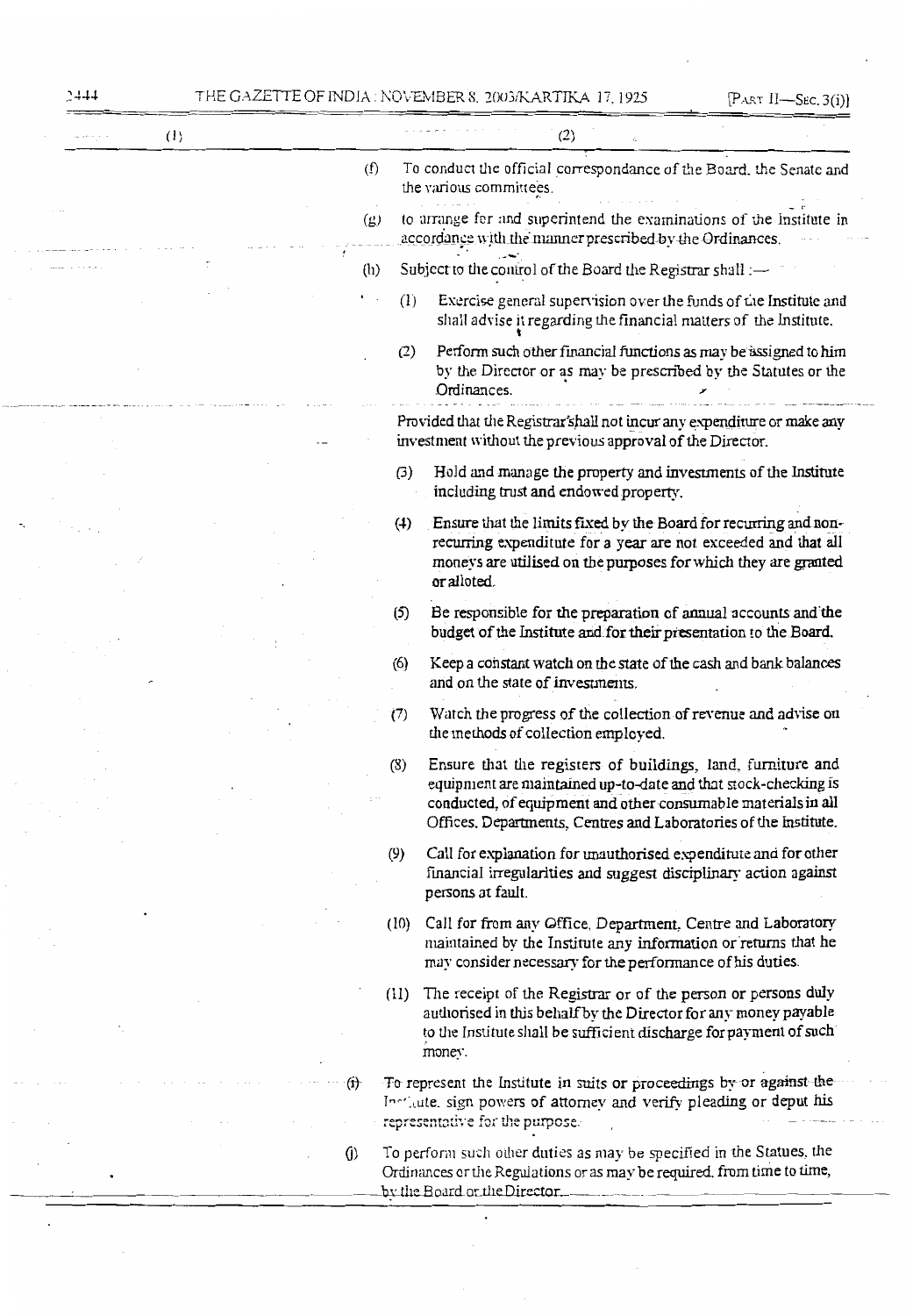[भाग II-खण्ड 3(i)]

### $15.$ Provident Fund, Pension and Gratuity Scheme

All the employees of NIPER may opt between General Provident Fund (Central Services) Rules, 1960-cum-Pensioncum-Gratuity Scheme and Contributory Provident Fund Rules (India), 1962-cum-Gratuity Scheme as amended from time to time.

#### Vacation and leave 16.

The employees of the Institute shall be governed by Central Civil Services (Leave) Rules, 1972 as amended from time to time subject to variations/additions indicated hereafter:

- A maximum of two spells of Earned Leave in normal course and a third spell in case of emergency.  $(a)$
- $(b)$ provision for sabbatical leave as in IIT may be made.
- provision of Earned Leave as in vacation Department may be made.  $(c)$

### Residential Accommodation for the Staff 17.

- The Institute may allot the unfurnished house, within the NIPER campus under the provision of "Allotment"  $(a)$ of residences (NIPER) Rules" to be framed by BOG.
- The BOG may allot furnished or unfurnished accommodation without levying a licence fee or levying such  $(b)$ fee at concessional rates to any category of staff, if it considers necessary to do so in the interest of the Institute.

#### **Travelling Allowances** 18.

All employees of the Institute shall be entitled to travelling and daily allowance as per Supplementary Rules (Travelling Allowances) of Govt. of India as amended from time to time subject to the following variations/ additions:

- Reimbursement of local conveyance charges shall be on need basis and in specific cases only which will be  $(a)$ decided by the Director of the Institute.
- For Group 'A' Officers, the D.A. on tour (including hotel charges) will be as per the CSIR pattern.  $(b)$

#### 19. **Medical Attendance**

The employees of the Insitute shall be governed by the Central Services (Medical Attendan...) Rules, 1944 as amended from time to time subject to variations/additions as proposed:

- Cost of pathological tests from private laboratories on the advice of AMA may be limited to the rates of PGI,  $(a)$ Chandigarh/AIIMS, New Delhi.
- Cost of dental treatment from the Dental Surgeon from private AMA shall also be limited to the rates of PGI,  $(b)$ Chandigarh/AIIMS, New Delhi.

#### $20.$ **Conduct Rules**

The employees of the Institue shall be governed by the Central Civil Services (Conduct) Rules, 1964 as amended from time to time.

#### 21. **Discipline and Appeals**

The employees of the Institute shall be governed by the Central Civil Services (Classification, Control and Appeal) Rules, 1965 as amended from time to time.

#### 22. Consultancy

The employees of the institute may undertake contract research and provide consultancy and technical services as laid down in Schedule 'A'.

#### 23. Miscellaneous

Any modification, change and amendments or repeal of the whole or part of the Statutes shall be subject to the provisions of Section 27 of the Act.

[No. F. 52(7)/2001-PC-I (NIPER)]

عبريجين أباره بالمواردة والمهار 2445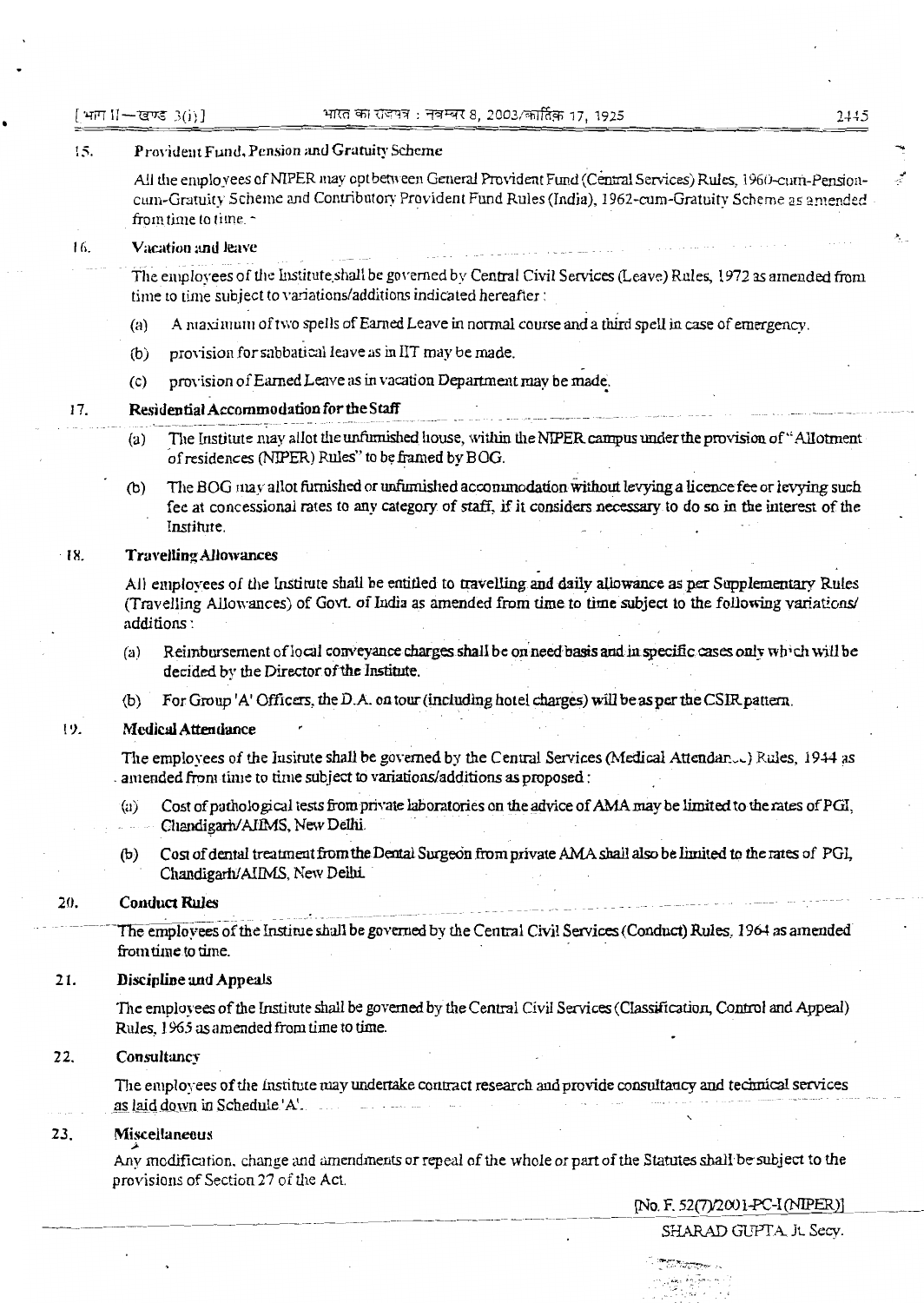### **APPENDIX-A**

### (Refer Statute 22)

NIPER Faculty may undertake contract research and provide consultancy and technical services.

#### L. **Contract Research**

Contract research shall comprise all R & D undertaken through specific contractual arrangement agreed upon for the purpose and shall cover the:

- Sponsored Projects: Projects wholly funded by the client having specified R & D objectives, and well defined  $1.1a$ expected project output/results, generally culminating in generation of intellectual property. Sponsored projects could be multi-client also, with the sharing the project funding and research results.
- Collaborative Projects: Projects partially funded by the client and supplemented by provision of inputs from the  $l$ ,  $lb$ Institute such as extra manpower, production/fabrication of product in bulk for testing infrastructural facilities etc. Collaborative projects could be for upscaling/proving of laboratory level knowhow, technology development or generation of intellectual property etc. The expected project output/results are well defined.
- Grant-in-Aid Projects: Grant-in-Aid Projects are normally for supporting for basic or exploratory research or for  $1.1c$ maintaining or creating testing and infrastructural facilities. These projects shall involve grant by way of financial inputs, either in full or in part, assistance in kind e.g. equipment, training to supplement NIPER's efforts in ongoing or new R & D Projects or for creating new capabilities/facilities.

### $1.2$ **Costing of contract Research Projects**

- The charges for contract research shall include expenses on account of:  $1.2.1$ 
	- Cost of man-days of staff deployed.  $(i)$
	- $(b)$ Cost of consumables/raw materials/components with 25% overheads.
	- Cost of physical inputs/services/utilities with 25% overheads.  $(C)$
	- Equipment usage cost/cost of equipment procured specifically for the project.  $(d)$
	- Any external payment envisaged.  $(c)$
	- TA/DA.  $(f)$
	- Contingencies.  $(g)$

Total expenses = sum of a to g.

 $12.2$ Intellectual Fee : Minimum of 33.3% of total expenses as at 1.2.1.

 $1.2.3$ For any sponsored research, rights for licensing intellectual property shall rest with NIPER. In case of collaborative research, such rights shall be held by NIPER and collaborator; Licensing for commercial exploitation of the intellectual property generated out of contract research shall be held jointly.

NIPER shall charge an adequate amount as fee. This could be a lumpsum and or recurring royalty.

- N.B.: Wherever feasible the sponsorer shall be given a non-exclusive licence fee with an exclusive licence for a limited period of time, normally not exceeding 5 years, for commercial exploitation of the intellectual property.
- $1.2.4$ Project charges = Total expenses+intellectual fee+licence fee.
- $1.3$ Sharin of the Monies by Staff

Forty per cent of the intellectual fee or net surplus (remaining after accounting for all direct or indirect project expenditure) whichever is lower arising from  $R \& D$  contracted is to be shared with the staff.

The pattern of sharing for staff is as follows :

|       | Staff                                   | Share |  |
|-------|-----------------------------------------|-------|--|
| ti)   | Innovators & Principal Contributors     | 40%   |  |
| (i)   | $S & T$ (supporting staff)              | 35%   |  |
| (iii) | Remaining supporting staff of the NIPER | 20%   |  |
| (ii)  | Welfare fund                            | 50/   |  |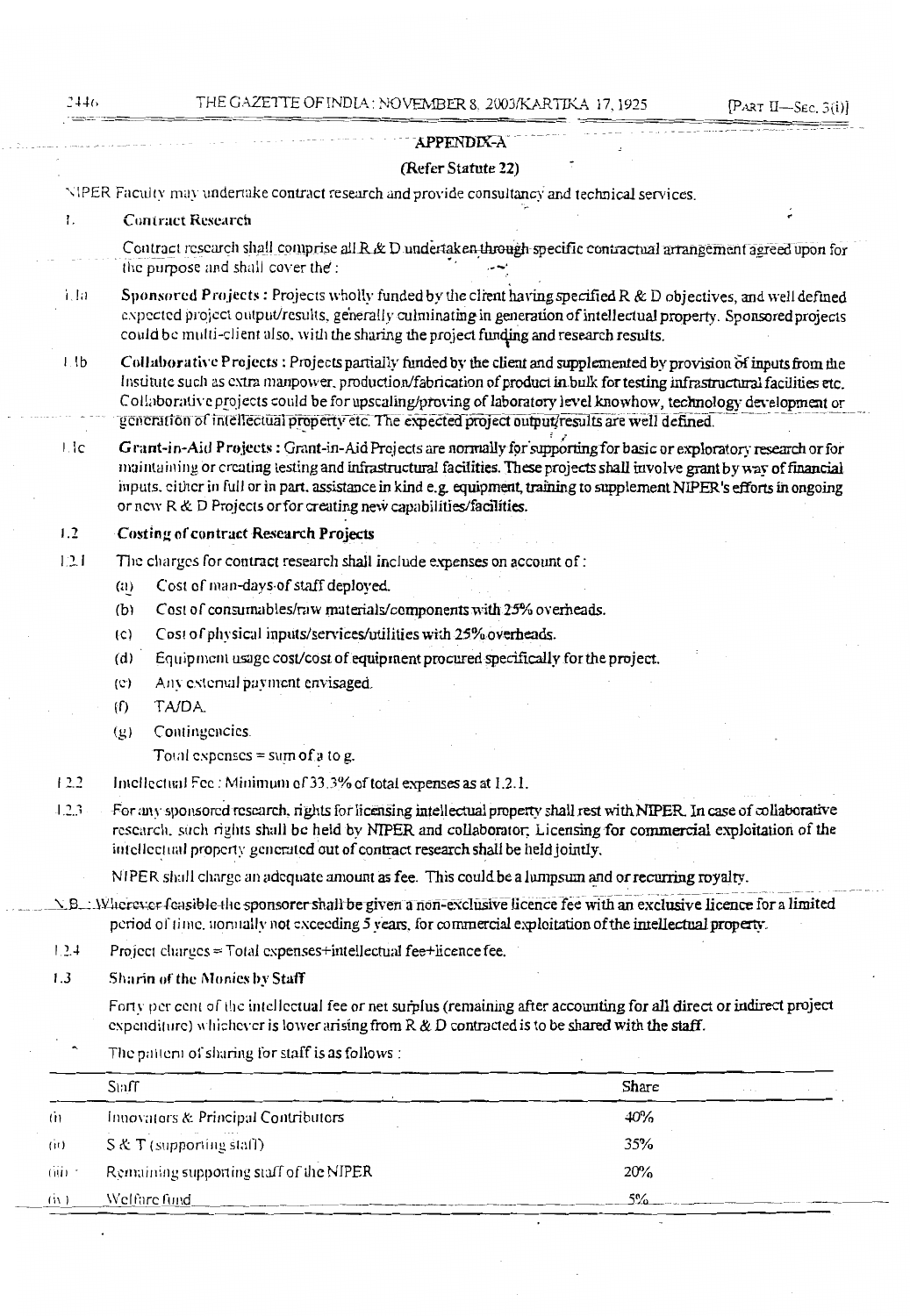### 2447

#### $\mathcal{L}$ Consultancy

All consultancy services in the NIPER shall be institutional. There shall be two categories of consultancy viz.

### $211$ **Advisory Consultancy**

Wherein the services would involve scientific, technical, engineering or other professional advice, provided to a client purely on the basis of available expert knowledge and experience of individual(s), rendered outside NIPER and not envisaging use of any facilities of the NIPER and also not involving any kind of survey, detailed study or report preparation/submission.

### $21.2$ **General Consultancy**

Wherein the services shall comprise scientific, technical, engineering or other professional advice/assistance based on the available knowledge base/expertise of NIPER, and envisaging only minimum use of laboratory facilities for essential experimentation needed to meet the objectives of the consultancy assignment. General consultancy may inter alia cover :-

- Preparation of literature survey/feasibility studies, state of the art/project/technology forecasting reports;
- interpretation and validation of test results and data, risks and hazard/environment impact analysis etc..
- design engineering:
- assistance in erection, commissioning, operation, fabrication/tendering and purchase of equipment, troubleshooting, productivity improvements, pollution abatement/control measures, engery conservation, waste utilisation, technology assessement/evaluation.
- Any consultancy assignment which does not strictly fall under the category of Advisory Consultancy, shall be  $213$ taken up as General Consultancy.

#### $2.2$ COSTING OF CC ASULTANCY PROJECT

- $221$ The charges for consultancy project shall include expenses on account of
	- cost I man-days of staff deployed  $\mathbf{a}$
	- cost of physical inputs/services/utilities/consumables raw materials/component with 25% overheads  $\mathbf{b}$ .
	- c. equipment usage cost

external payment envisaged e.g. to outside consultants, for obtaining data, hiring of infrastructural facilities. TADA.

Contingencies.

NOTE:  $Total Express = sum of a to f.$ 

#### $2.2.2$ Intellectual fee

This should commensurate with the quality of inputs provided and the likely benefits to accrue to the client as a result of the consultancy. While there is no ceiling on the upper limit of intellectual fee to be charged, it should not be less than the estimated manpower charges.

#### DISTRIBUTION OF HONORARIUM つく

### For Advisory Consultancy

Distributable amount upto a maximum of 2/3rd of intellectual fee as follows :-

| Team of consultants | 95% |
|---------------------|-----|
| Welfare Fund        | 5%  |

### For General Consultancy

Distributable amount upto a maximum of 2/3rd of intellectual fee or 300% of the manpower charges levied, whichever is less, as follows .-

| Team of Consultants        | 65% |
|----------------------------|-----|
| Other S&T Staff            | 15% |
| Remaining Supporting Staff | 15% |
| Welfare Fund               | 5%  |